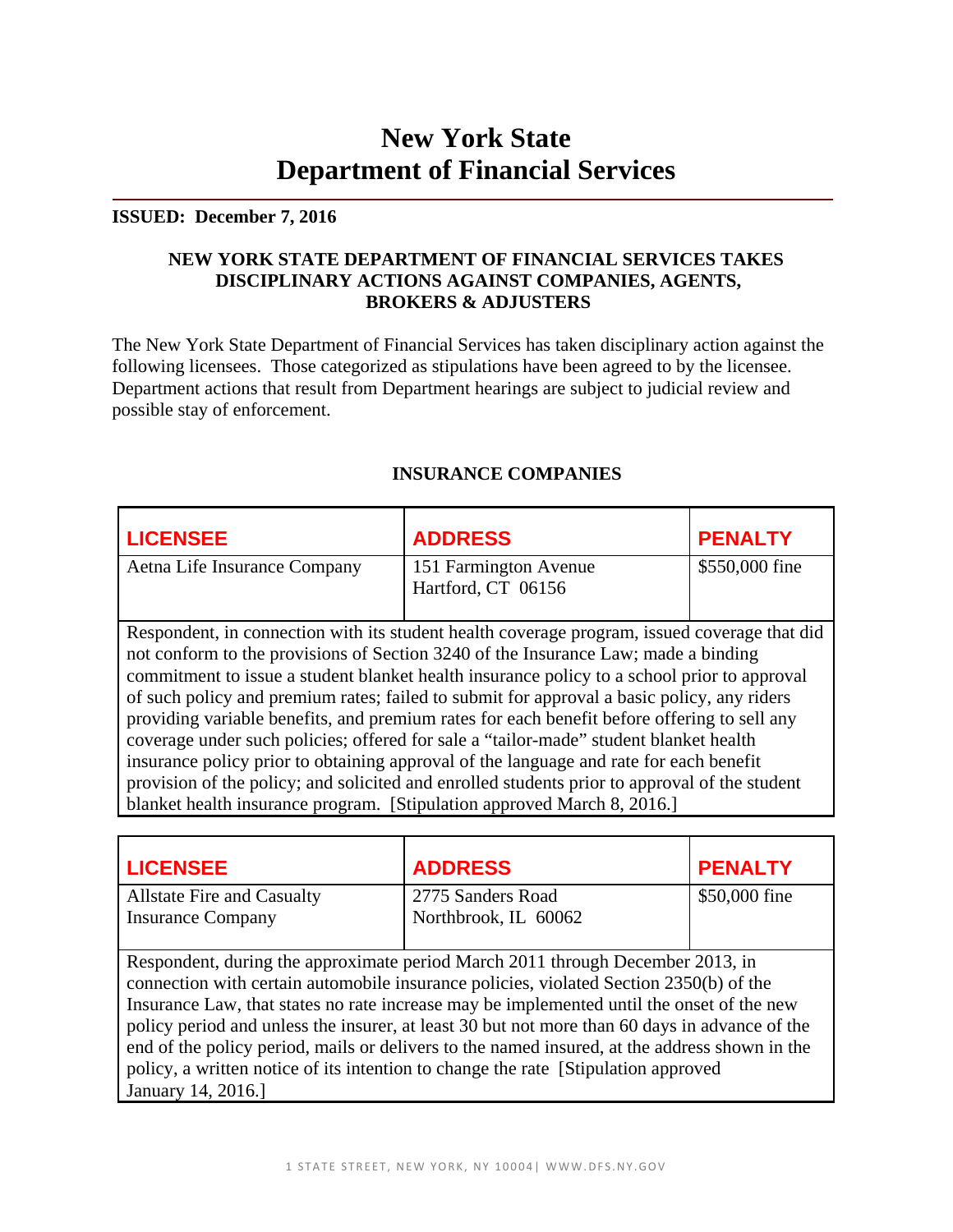| <b>LICENSEE</b>                                                                                                                                                          | <b>ADDRESS</b>       | <b>PENALTY</b> |
|--------------------------------------------------------------------------------------------------------------------------------------------------------------------------|----------------------|----------------|
| <b>Allstate Insurance Company</b>                                                                                                                                        | 2775 Sanders Road    | \$50,000 fine  |
|                                                                                                                                                                          | Northbrook, IL 60062 |                |
|                                                                                                                                                                          |                      |                |
| Respondent, during the approximate period March 2011 through December 2013, in<br>connection with certain automobile insurance policies, violated Section 2350(b) of the |                      |                |
| Insurance Law, that states no rate increase may be implemented until the onset of the new                                                                                |                      |                |
| policy period and unless the insurer, at least 30 but not more than 60 days in advance of the                                                                            |                      |                |
| end of the policy period, mails or delivers to the named insured, at the address shown in the                                                                            |                      |                |
| policy, a written notice of its intention to change the rate [Stipulation approved]                                                                                      |                      |                |

January 14, 2016.]

| <b>LICENSEE</b>                                                                               | <b>ADDRESS</b>       | <b>PENALTY</b> |
|-----------------------------------------------------------------------------------------------|----------------------|----------------|
| <b>Allstate Property and Casualty</b>                                                         | 2775 Sanders Road    | \$50,000 fine  |
| <b>Insurance Company</b>                                                                      | Northbrook, IL 60062 |                |
|                                                                                               |                      |                |
| Respondent, during the approximate period March 2011 through December 2013, in                |                      |                |
| connection with certain automobile insurance policies, violated Section 2350(b) of the        |                      |                |
| Insurance Law, that states no rate increase may be implemented until the onset of the new     |                      |                |
| policy period and unless the insurer, at least 30 but not more than 60 days in advance of the |                      |                |
| end of the policy period, mails or delivers to the named insured, at the address shown in the |                      |                |
| policy, a written notice of its intention to change the rate [Stipulation approved]           |                      |                |
| January 14, 2016.                                                                             |                      |                |

| <b>LICENSEE</b>                                                         | <b>ADDRESS</b>            | <b>PENALTY</b>  |
|-------------------------------------------------------------------------|---------------------------|-----------------|
| Athene Life Insurance Company of   7700 Mills Civic Parkway<br>New York | West Des Moines, IA 50266 | $$142,193$ fine |

Respondent failed to render an essential service on a regular and systematic basis in accordance with an approved service agreement, used an unapproved policy form, and failed to obtain written informed consent prior to subjecting applicants to HIV related testing; took reserve credits under an agreement, amendment, or binding letter of intent that were not duly executed by both parties no later than the 'as of date' of the financial statement; failed to furnish the existing insurer a copy of the sales material used in the sale of the proposed life insurance policy and the completed Disclosure Statement within ten days of receipt of the application; failed, within ten days from the date of receipt of an application, to either have any deficiencies in required forms corrected or reject the application and notify the applicant of such rejection together with the reason(s) for the rejection; failed to have a copy of the illustration used in the sale of the policy signed by the applicant at the time of application; and issued checks that contained language that expressly stated that acceptance of such check shall constitute a final settlement or release of any or all future obligations arising out of the loss. [Stipulation approved February 19, 2016.]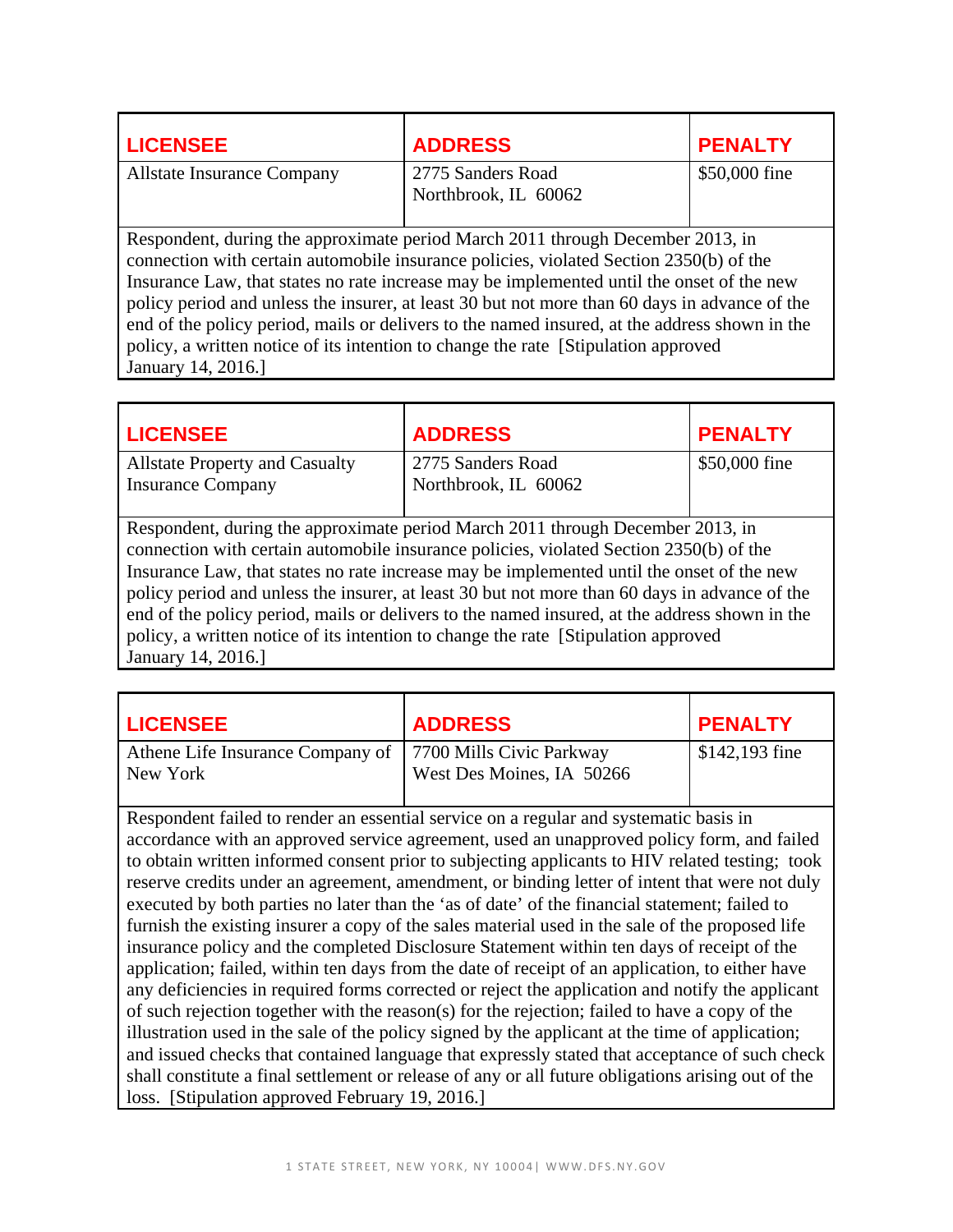| <b>LICENSEE</b>              | <b>ADDRESS</b>         | <b>PENALTY</b> |
|------------------------------|------------------------|----------------|
| <b>BCS</b> Insurance Company | 6740 North High Street | \$100,000 fine |
|                              | Worthington, OH 43085  |                |

Respondent, in connection with its student health coverage program, issued coverage that did not conform to the provisions of Section 3240 of the Insurance Law; delivered or issued for delivery policy forms that were not filed with and approved by the Superintendent as conforming to the requirements of this chapter and not inconsistent with law; made a binding commitment to issue a student blanket health insurance policy to a school prior to approval of such policy and premium rates; failed to submit for approval a basic policy, any riders providing variable benefits, and premium rates for each benefit before offering to sell any coverage under such policies; and solicited and enrolled students prior to approval of the student blanket health insurance program. [Stipulation approved March 8, 2016.]

| <b>LICENSEE</b>                     | <b>ADDRESS</b>                                       | <b>PENALTY</b>  |
|-------------------------------------|------------------------------------------------------|-----------------|
| Companion Life Insurance<br>Company | 888 Veterans Memorial Highway<br>Hauppauge, NY 11788 | $$146,485$ fine |

Respondent, during the approximate period January 1, 2008 through December 31, 2011, failed to comply or engaged in other practices that prevented its intended purpose in the protection of policyholders and contractholders; failed to furnish the insurer whose coverage was being replaced, with a completed Disclosure Statement and a copy of any proposal, within ten days of receipt of the application; failed to reject the application when the required forms were not received or the forms did not meet the requirements of Regulation No. 60; failed to provide a revised Disclosure Statement in situations where the life insurance policy or annuity contract issued differed from the life insurance policy or annuity contract applied for; failed to obtain written consent from applicants when alterations were made to the applications after the issuance of term life policies; failed to disclose the death benefit on the annual statement sent to contract holders; and disseminated premium due notices that failed to contain the required language that the policy shall terminate or lapse "except as to the right to any cash surrender or nonforfeiture benefit." [Stipulation approved July 18, 2016.]

| <b>LICENSEE</b>                      | <b>ADDRESS</b>                                                                                   | <b>PENALTY</b> |
|--------------------------------------|--------------------------------------------------------------------------------------------------|----------------|
| <b>First Symetra National Life</b>   | P.O. Box 34690                                                                                   | \$249,580 fine |
| <b>Insurance Company of New York</b> | Seattle, WA 98124                                                                                |                |
|                                      |                                                                                                  |                |
|                                      | Respondent, during the approximate period January 1, 2013 through April 16, 2013, violated       |                |
|                                      | the following Sections 403(d); 3201(c) and (c)(2); 3204(a)(1); 3220(a)(1), (2), (3), (6) and (8) |                |
|                                      | of the Insurance Law, and Regulation No. 143 [11 NYCRR $41.5(e)(1)$ and (4)]. [Stipulation       |                |
| approved August 31, 2016.]           |                                                                                                  |                |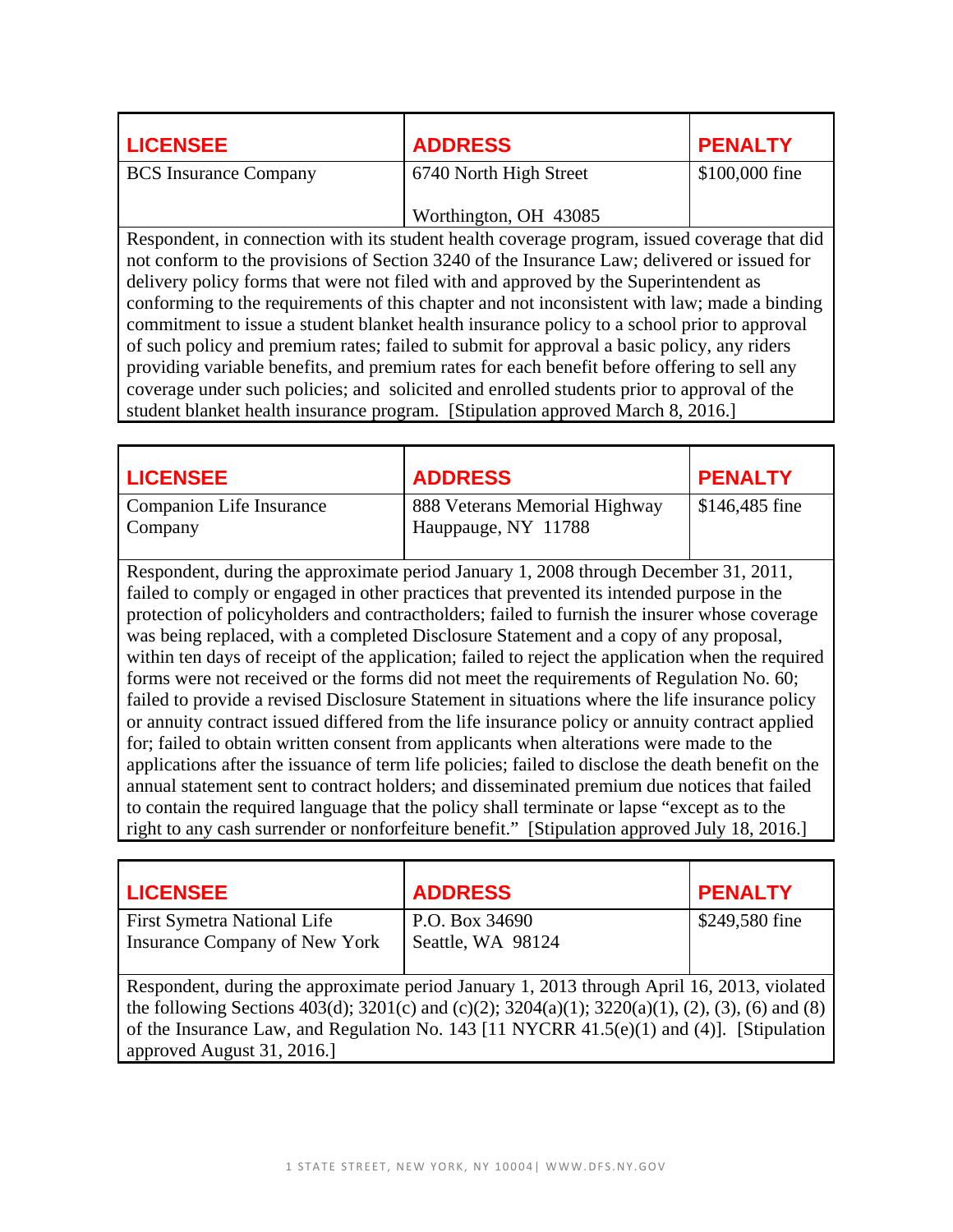| <b>LICENSEE</b>                    | <b>ADDRESS</b>    | <b>PENALTY</b> |
|------------------------------------|-------------------|----------------|
| <b>First Symetra National Life</b> | P.O. Box 34690    | \$5,700 fine   |
| Insurance Company of New York      | Seattle, WA 98124 |                |
|                                    |                   |                |

Respondent failed to examine and ascertain that the Disclosure Statement used in the sale of the proposed policy or annuity contract was accurate and met the requirements of Regulation No. 60; and failed to have any deficiencies corrected or reject the application and so notify the applicant of such rejection and the reason therefore, within ten days from the date of receipt of application. [Stipulation approved April 21, 2016.]

| <b>LICENSEE</b>                                            | <b>ADDRESS</b>                         | <b>PENALTY</b> |
|------------------------------------------------------------|----------------------------------------|----------------|
| Great-West Life & Annuity<br>Insurance Company of New York | 489 $5th$ Avenue<br>New York, NY 10017 | \$63,400 fine  |

Respondent utilized advertisements that failed to contain a statement of the separate financial condition of the insurer; failed to disclose in its advertisement that issuance of the policy or payment of benefits may depend upon the answers given in the application and the truthfulness thereof; failed to maintain at its home office a complete file containing a specimen copy of every printed, published or prepared advertisement hereafter disseminated in this State, with a notation indicating the manner and extent of distribution and the form number of any policy advertised; failed to examine and ascertain that the Disclosure Statement used in the sale of the proposed policy or annuity contract was accurate and met the requirements of Regulation No. 60; failed to reject the application where the required forms were not received with the application, the forms did not meet the requirements of Regulation No. 60, or the forms were not accurate; had an affiliate perform services on a regular or systematic basis without notifying the Superintendent in writing of its intention to enter into any such transaction at least thirty days prior thereto; issued insurance policies without a copy of the signed illustration being submitted to the insurer at the time of policy application; and unilaterally modified insurance policies such that policyholders could be adversely affected. [Stipulation approved May 23, 2016.]

| <b>LICENSEE</b>                                                                                                                                                       | <b>ADDRESS</b>                           | <b>PENALTY</b> |
|-----------------------------------------------------------------------------------------------------------------------------------------------------------------------|------------------------------------------|----------------|
| <b>Hartford Casualty Insurance</b><br>Company                                                                                                                         | One Hartford Plaza<br>Hartford, CT 06155 | \$15,000 fine  |
| Respondent exceeded the maximum number of private passenger automobile non-renewals<br>permitted for the calendar year 2015. [Stipulation approved October 17, 2016.] |                                          |                |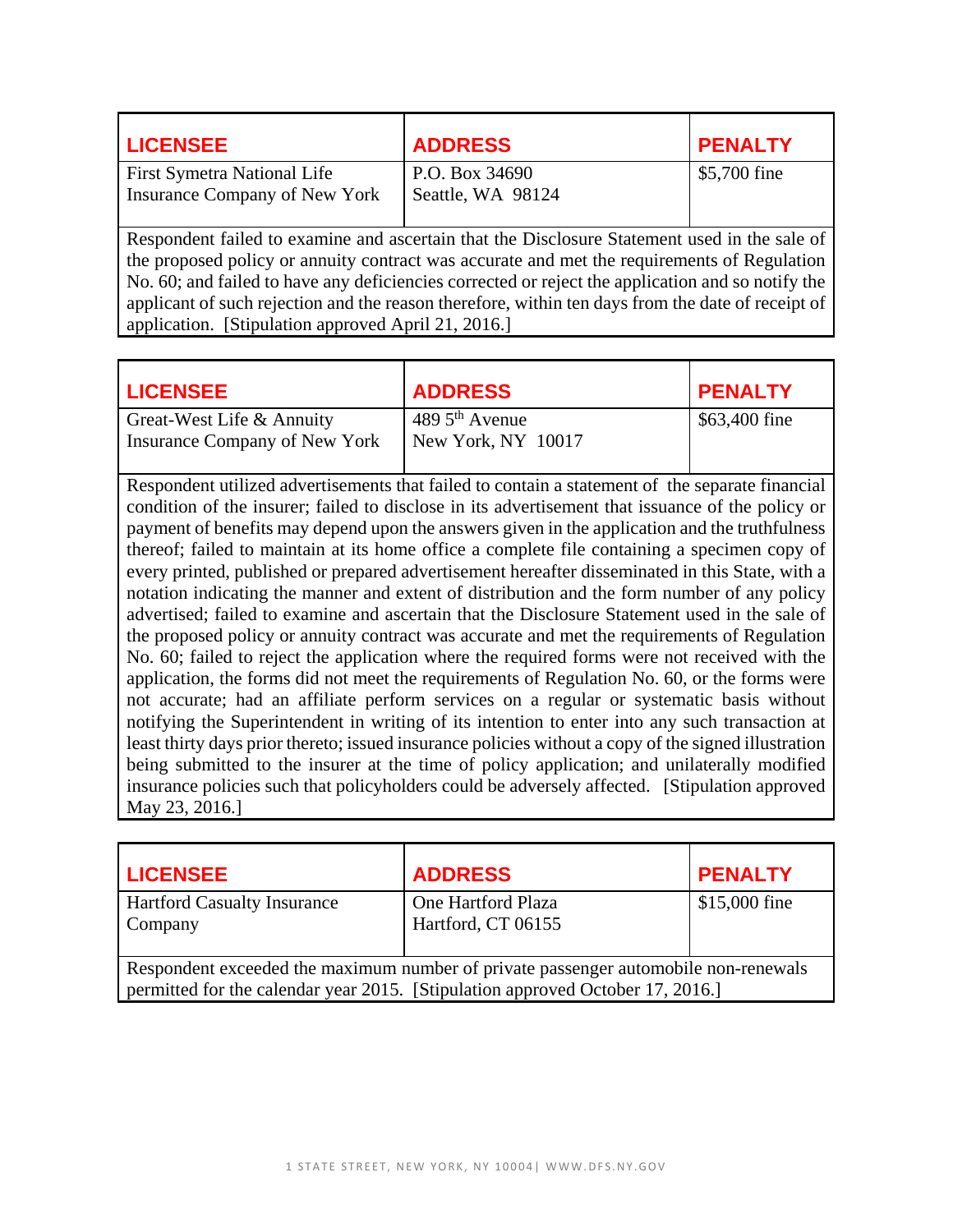| <b>LICENSEE</b>                                                                                                                                                                                                                                                                                                                                                  | <b>ADDRESS</b>     | <b>PENALTY</b> |
|------------------------------------------------------------------------------------------------------------------------------------------------------------------------------------------------------------------------------------------------------------------------------------------------------------------------------------------------------------------|--------------------|----------------|
| <b>Standard Security Life Insurance</b>                                                                                                                                                                                                                                                                                                                          | 485 Madison Avenue | \$41,250 fine  |
| Company of New York                                                                                                                                                                                                                                                                                                                                              | New York, NY 10002 |                |
| Respondent used policy forms that were not filed with and approved by the Superintendent;<br>and had an affiliate perform investing services on a regular or systematic basis without<br>notifying the Superintendent in writing of its intention to enter into any such transaction at<br>least thirty days prior thereto. [Stipulation approved May 23, 2016.] |                    |                |

## **AGENT AND BROKER HEARINGS**

# **Region: Mid-Island**

| <b>LICENSEE</b>                                                                           | <b>ADDRESS</b>        | <b>PENALTY</b> |
|-------------------------------------------------------------------------------------------|-----------------------|----------------|
| Fred R. Rossetti                                                                          | 7600 Jericho Turnpike | License        |
| (Agent)                                                                                   | Woodbury, NY 11797    | Revoked        |
|                                                                                           |                       |                |
| Respondent misappropriated funds he received from an annuitant; conducted business using  |                       |                |
| an unapproved name; and failed to respond to Departmental investigatory letters, thereby  |                       |                |
| hampering and impeding the Department's investigation. Respondent also failed to pay      |                       |                |
| taxes to the New York State Department of Taxation and Finance. [Order issued October 27, |                       |                |
| 2016.                                                                                     |                       |                |

# **Region: New York**

| <b>LICENSEE</b>                                                                              | <b>ADDRESS</b>     | <b>PENALTY</b> |
|----------------------------------------------------------------------------------------------|--------------------|----------------|
| Dashana B. Hamilton                                                                          | 12 Patchen Avenue  | License        |
| (Agent)                                                                                      | Brooklyn, NY 11221 | Revoked        |
|                                                                                              |                    |                |
| Respondent failed to disclose that she was the subject of a criminal prosecution in her      |                    |                |
| original application for an agent's license; failed to notify the Department of a subsequent |                    |                |
| criminal prosecution within thirty days of the initial pre-trial hearing date, and failed to |                    |                |
| respond to Departmental investigatory letters or appear at the Department's office as        |                    |                |
| directed, thereby hampering and impeding the Department's investigation. [Order issued       |                    |                |
| October 17, 2016.]                                                                           |                    |                |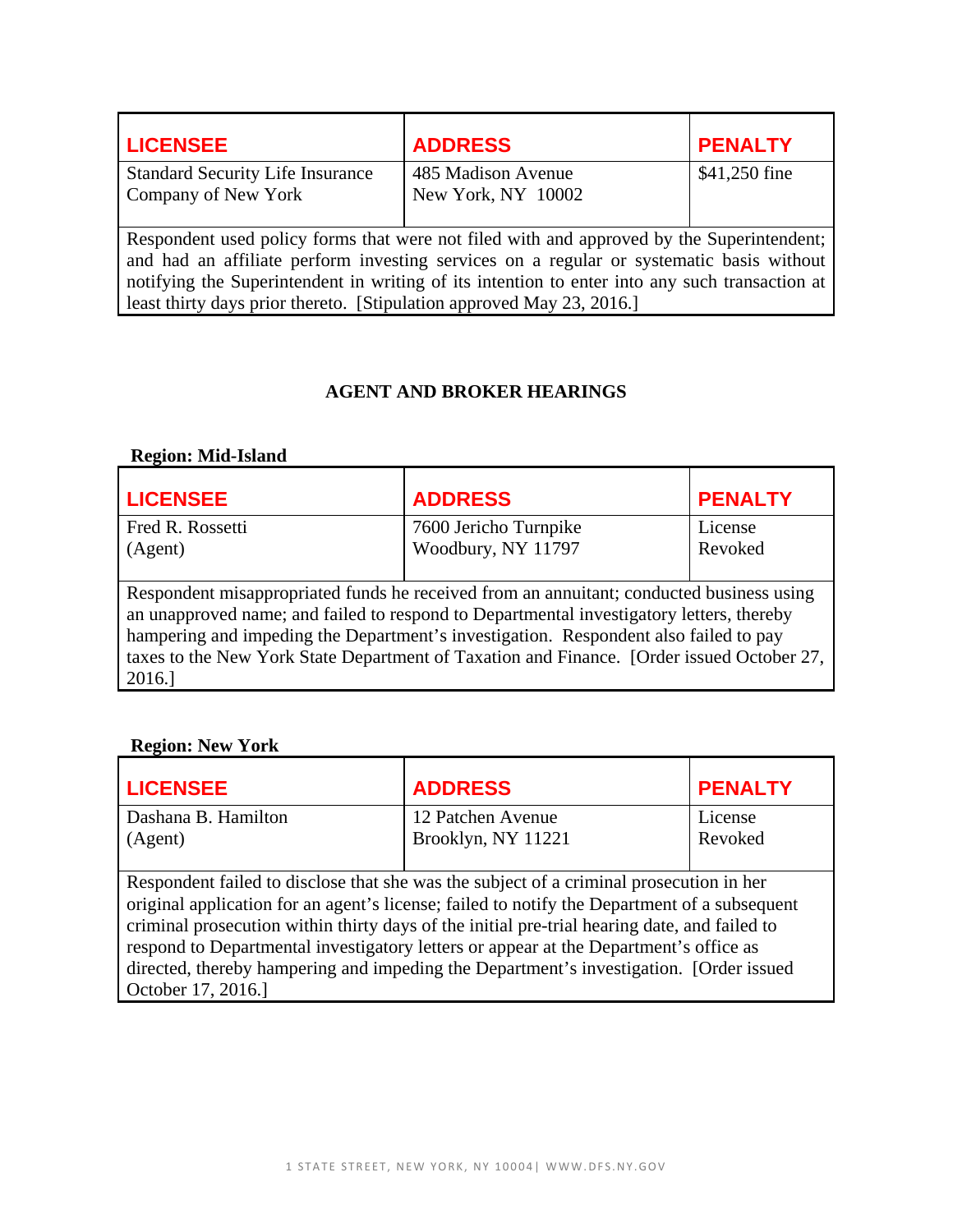#### **Region: Syracuse**

| <b>ADDRESS</b>                                                                               | <b>PENALTY</b> |  |
|----------------------------------------------------------------------------------------------|----------------|--|
| 104 Kessler Lane                                                                             | License        |  |
| Fayetteville, NY 13066                                                                       | Revoked        |  |
|                                                                                              |                |  |
| Respondent, while acting in his capacity as Treasurer for the Independents Insurance Agents  |                |  |
| of Central New York, Inc.("IIACNY"), misappropriated funds from said organization for his    |                |  |
| personal use, and presented fraudulent financial reports to IIACNY's Board of Directors that |                |  |
| overstated the amounts in IIACNY accounts. [Order issued October 17, 2016.]                  |                |  |
|                                                                                              |                |  |

#### **Region: Utica**

| <b>LICENSEE</b>                                                                               | <b>ADDRESS</b>         | <b>PENALTY</b> |
|-----------------------------------------------------------------------------------------------|------------------------|----------------|
| Kenneth Earl Lott Jr.                                                                         | 2015 Holland Avenue    | License        |
| (Agent)                                                                                       | <b>Utica, NY 13501</b> | Revoked        |
|                                                                                               |                        |                |
| Respondent's insurance licenses were revoked by the States of Delaware and Ohio.              |                        |                |
| Respondent failed to notify the Superintendent of the aforesaid administrative actions within |                        |                |
| thirty days of the final disposition of the matter and failed to respond to Departmental      |                        |                |
| investigatory letters seeking information about the aforesaid administrative actions, thereby |                        |                |
| hampering impeding the Department's investigation. [Order issued October 17, 2016.]           |                        |                |

#### **Region: Out of State**

| <b>LICENSEE</b>                                                                               | <b>ADDRESS</b>                          | <b>PENALTY</b>     |
|-----------------------------------------------------------------------------------------------|-----------------------------------------|--------------------|
| Linda Kaufert<br>(Agent)                                                                      | 901 Saunders Road<br>Kaukauna, WI 54130 | License<br>Revoked |
| Respondent failed to disclose in her original application for an agent's license that she was |                                         |                    |

convicted of Embezzlement of Funds by a Bank Employee. Respondent was the subject of administrative actions by the States of Florida, Mississippi, Idaho, Wyoming, Indiana, North Dakota and Georgia. Respondent failed to notify the Superintendent of the aforesaid administrative actions within thirty days of the final disposition of the matter and failed to respond to Departmental investigatory letters seeking information and documentation, thereby hampering impeding the Department's investigation. [Order issued October 17, 2016.]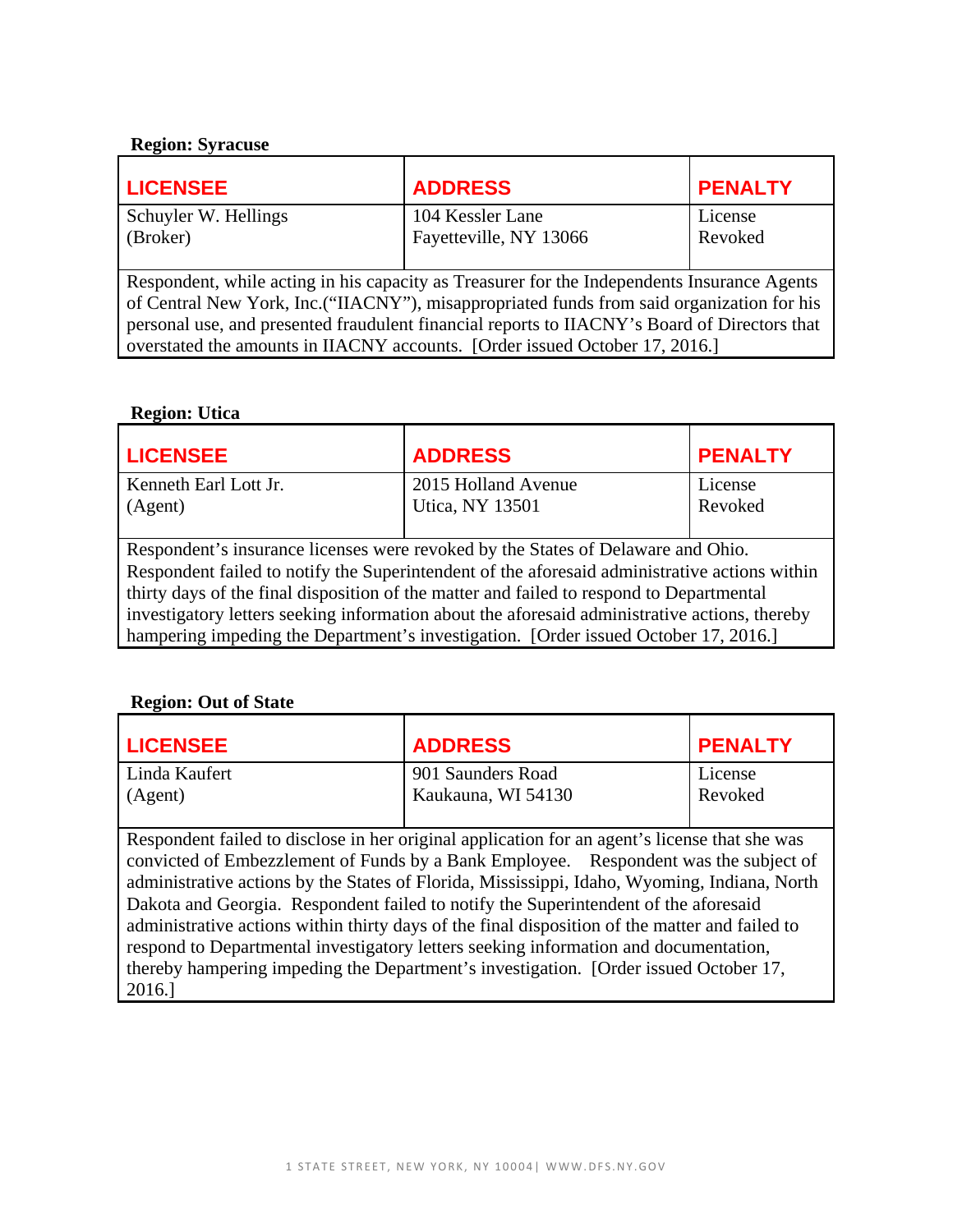| <b>LICENSEE</b>                                                                        | <b>ADDRESS</b>                           | <b>PENALTY</b>     |
|----------------------------------------------------------------------------------------|------------------------------------------|--------------------|
| <b>Anthony Moore</b><br>(Agent)                                                        | 1214 N 8th Street<br>Nashville, TN 37207 | License<br>Revoked |
| Respondent was subject of administrative actions by the State of Tennessee. Respondent |                                          |                    |

 of the final disposition of the matter, and failed to notify the Department of an address failed to notify the Superintendent of the aforesaid administrative actions within thirty days change within thirty days. Respondent also failed to respond to Departmental investigatory

letters seeking information about other administrative actions taken against Respondent in other states, thereby hampering impeding the Department's investigation. [Order issued October 17, 2016.]

## **STIPULATIONS**

## **Region: Mid-Island**

| <b>LICENSEE</b>                                                                               | <b>ADDRESS</b>     | <b>PENALTY</b> |
|-----------------------------------------------------------------------------------------------|--------------------|----------------|
| Daniel Abreu                                                                                  | 244 Thunder Road   | \$2,250 fine   |
| (Agent and Broker)                                                                            | Holbrook, NY 11741 |                |
|                                                                                               |                    |                |
| Respondent failed to disclose on his renewal applications for his agent and broker's licenses |                    |                |
| that he was currently charged with a crime and failed to notify the Superintendent within 30  |                    |                |
| days of the initial pretrial hearing date that he was the subject of a criminal prosecution.  |                    |                |
| [Stipulation approved September 29, 2016.]                                                    |                    |                |

#### **Region: Nassau**

| <b>LICENSEE</b>                                                                             | <b>ADDRESS</b>      | <b>PENALTY</b> |
|---------------------------------------------------------------------------------------------|---------------------|----------------|
| David Narine                                                                                | 371 Waukena Avenue  | \$3,000 fine   |
| (Agent and Broker)                                                                          | Oceanside, NY 11572 |                |
|                                                                                             |                     |                |
| Respondent failed to disclose in his relicensing application for a broker's license and his |                     |                |
| original application for an agent's license that all licenses issued to him by the New York |                     |                |
| State Insurance Department ("NYSID") were revoked by the NYSID in 1995 and that he was      |                     |                |
| fined by the NYSID in 1990. [Stipulation approved October 7, 2016.]                         |                     |                |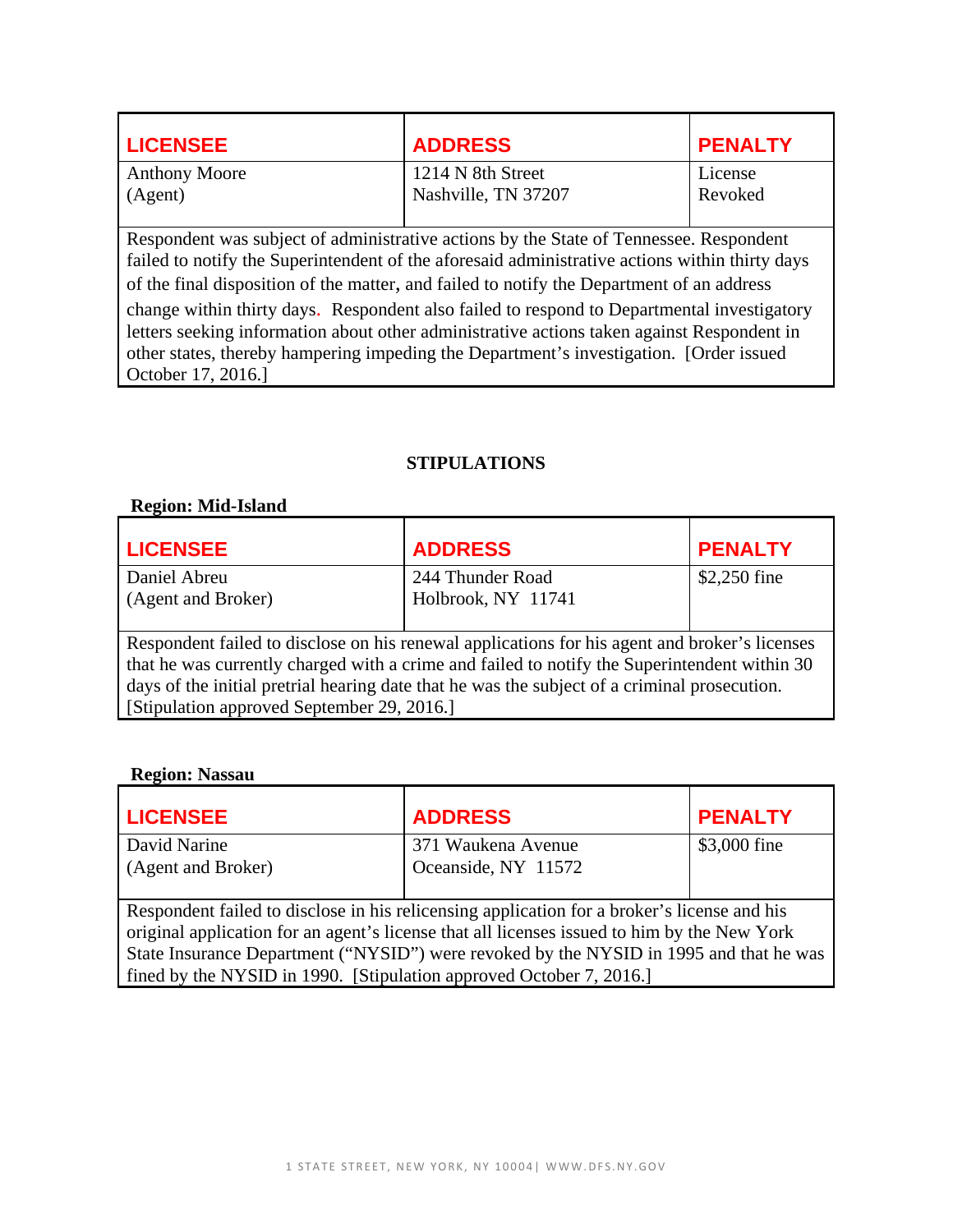## **Region: New York**

| <b>LICENSEE</b>             | <b>ADDRESS</b>                                                        | <b>PENALTY</b> |
|-----------------------------|-----------------------------------------------------------------------|----------------|
| Thomas K. Barber<br>(Agent) | c/o Northwestern Mutual Life<br>245 Park Avenue<br>New York, NY 10167 | $$2,250$ fine  |

Respondent failed to disclose on his renewal application for an agent's license that he was the subject of administrative actions by the States of Florida and California and failed to notify the Department within thirty days that he was the subject of the above administrative actions. [Stipulation approved October 14, 2016.]

| <b>LICENSEE</b>                                                                                                              | <b>ADDRESS</b>                | <b>PENALTY</b> |
|------------------------------------------------------------------------------------------------------------------------------|-------------------------------|----------------|
| New Era Planning Group Inc.                                                                                                  | $8403$ 7 <sup>th</sup> Avenue |                |
| (Agent)                                                                                                                      | Brooklyn, NY 11228            |                |
| Simmons Planning Group &                                                                                                     | Same as above                 |                |
| Agency Inc.                                                                                                                  |                               | Licenses       |
| (Agent)                                                                                                                      |                               | Revoked        |
| Paul Simoneschi<br>(Agent and Sublicensee)                                                                                   | Same as above                 |                |
| Respondents failed to notify the Superintendent within 30 days of the initial pretrial hearing                               |                               |                |
| date that Respondent, Paul Simoneschi, while previously licensed as an agent was the subject                                 |                               |                |
| of a criminal prosecution. Respondents also hampered and impeded the Department's                                            |                               |                |
| investigation by failing to respond to several Department investigatory letters. [Stipulation]<br>approved October 21, 2016. |                               |                |

#### **Region: Westchester**

| <b>LICENSEE</b>                                                                             | <b>ADDRESS</b>    | <b>PENALTY</b> |
|---------------------------------------------------------------------------------------------|-------------------|----------------|
| GS Adjustment Company                                                                       | 42 Holmes Lane    |                |
| Incorporated                                                                                | Bedford, NY 10506 |                |
| (Public Adjuster)                                                                           |                   |                |
|                                                                                             |                   | \$3,000 fine   |
| Gary A. Schwartz                                                                            | Same as above     |                |
| (Broker, Public Adjuster and                                                                |                   |                |
| Sublicensee)                                                                                |                   |                |
|                                                                                             |                   |                |
| Respondents transacted insurance business as public adjusters in the State of New York      |                   |                |
| without a license and transacted insurance business as public adjusters under an unlicensed |                   |                |
| agency name. [Stipulation approved April 21, 2016.]                                         |                   |                |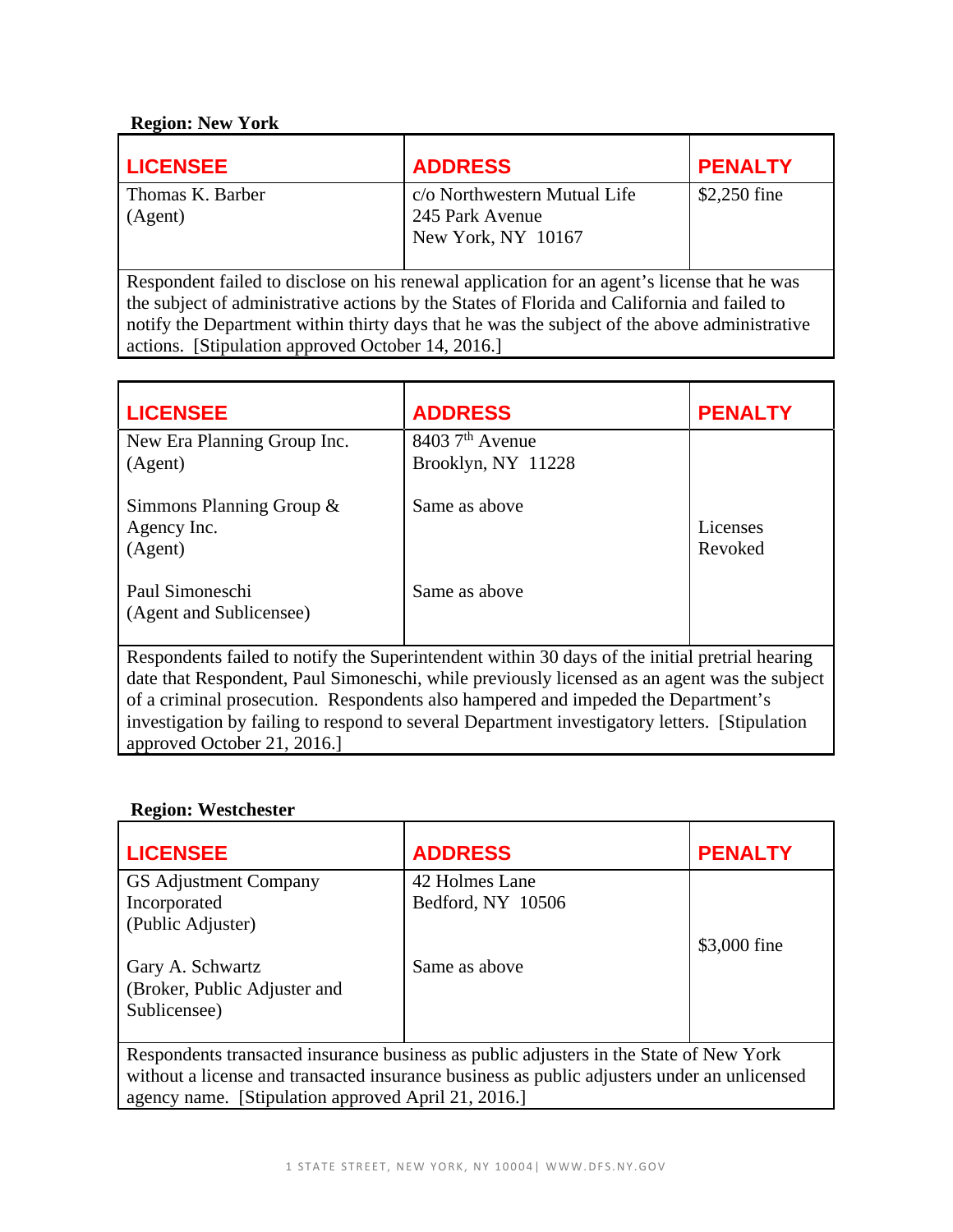# **Region: Out of State**

| <b>LICENSEE</b>                                                                               | <b>ADDRESS</b>      | <b>PENALTY</b> |
|-----------------------------------------------------------------------------------------------|---------------------|----------------|
| Deise E. Brito                                                                                | 113 Sisson Street   | License        |
| (Agent)                                                                                       | Pawtucket, RI 02860 | Revoked        |
|                                                                                               |                     |                |
| Respondent failed to disclose on her original and renewal applications for an agent's license |                     |                |
| that she was currently charged with committing a crime. Respondent also had an insurance      |                     |                |
| producer's license revoked in another State. [Stipulation approved October 5, 2016.]          |                     |                |

| <b>LICENSEE</b>                                                                            | <b>ADDRESS</b>           | <b>PENALTY</b> |  |
|--------------------------------------------------------------------------------------------|--------------------------|----------------|--|
| Erinn Keller                                                                               | 3455 E. San Carlos Place | \$1,500 fine   |  |
| (Agent)                                                                                    | Chandler, AZ 85249       |                |  |
|                                                                                            |                          |                |  |
| Respondent failed to notify the Department within thirty days that she was the subject of  |                          |                |  |
| administrative actions by the States of Minnesota and Indiana. Respondent also changed her |                          |                |  |
| business and residence addresses and failed to notify the Department of the changes within |                          |                |  |
| thirty days. [Stipulation approved April 21, 2016.]                                        |                          |                |  |

| <b>LICENSEE</b>                                                                                  | <b>ADDRESS</b>      | <b>PENALTY</b> |  |
|--------------------------------------------------------------------------------------------------|---------------------|----------------|--|
| <b>Shelly Dawn Lucken</b>                                                                        | 8233 W. 133rd Place | $$1,500$ fine  |  |
| (Agent and Life Broker)                                                                          | Savage, MN 55378    |                |  |
| Respondent failed to disclose in her original application for a life broker's license and in her |                     |                |  |
| relicensing application for an agent's license that she was fined by the State of Minnesota.     |                     |                |  |
| [Stipulation approved October 5, 2016]                                                           |                     |                |  |